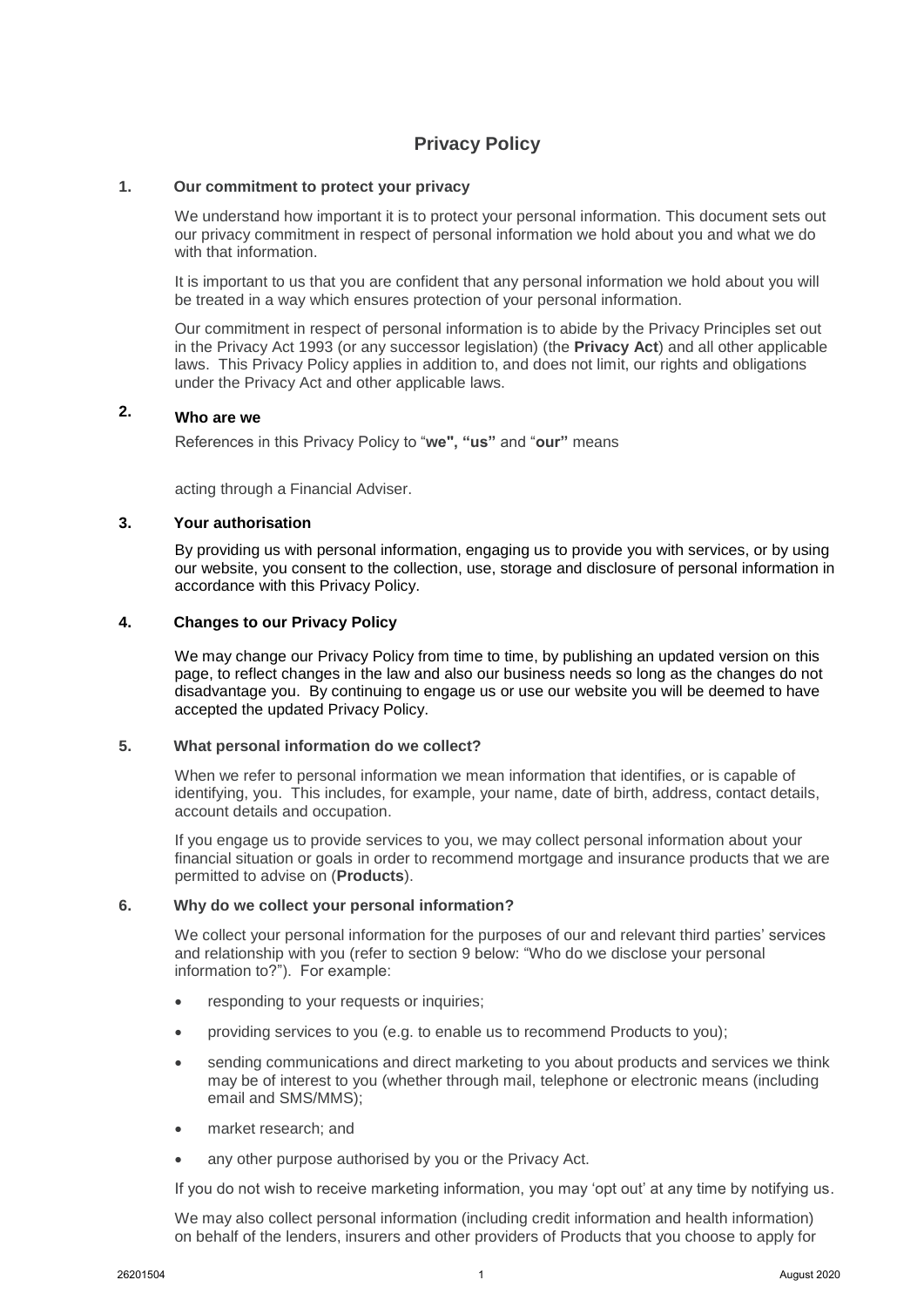(**Product Providers**). Product Providers will have their own Privacy Policy that applies to the information that we collect on their behalf.

### **7. How do we collect your personal information?**

Generally we will collect your personal information directly from you. For example, we collect your personal information directly from your use of our website and the information that you submit to the website. We also collect your personal information if you use the "contact us" functionality on our website and you provide the personal information during conversations between you and us.

We may also collect your personal information from:

- NZ Financial Services Group Limited (**NZFSG**) and its related bodies corporate;
- credit reporting agencies;
- with your authorisation, banks (e.g. through the use of illion Bank Statements) and employers;
- Product Providers (e.g. during the term of any loan or insurance we have arranged on your behalf, in order to answer your queries or assist you with your financial arrangements as your circumstances change). If applicable, the Product Providers may also periodically disclose your loan balance or premium to us in connection with the payment of ongoing commission to us over the term of your loan or insurance; and
- any other person authorised by you or the Privacy Act.

If you provide any personal information about anyone else to us, you confirm that you have collected that personal information in accordance with the Privacy Act and that the individual concerned has:

- authorised the disclosure to us and the collection, use and disclosure of their personal information by us in accordance with this Privacy Policy; and
- has been informed of their right to access and request correction of their personal information.

#### **8. Updating your personal information**

We will generally rely on you to ensure the information we hold about you is accurate. If any of your details change, please let us know as soon as possible by contacting us.

## **9. Who do we disclose your personal information to?**

We may disclose your personal information to the following people if we consider it necessary to do so for the purposes described in section 6 above:

- NZFSG and its related bodies corporate;
- Product Providers and other prospective lenders, third parties or other intermediaries in relation to your finance or insurance requirements (including a prospective lender's mortgage insurer (if any), any person with whom a lender or insurer proposes to enter into contractual arrangements, any person who provides a guarantee or security and any trustee and any assignee or potential assignee of a lender's or insurer's rights);
- our referral partners who can help you with other services;
- contractors or service providers;
- investors, or any entity that has an interest in our business or any entity to whom we consider assigning or transferring any of our rights or obligations or selling all or part of our business;
- anyone who we are legally required or authorised to share your information with, including regulators and government agencies;
- to auditors (such as NZFSG) to ensure we are providing services to you that are in your best interests, and in accordance with current regulations;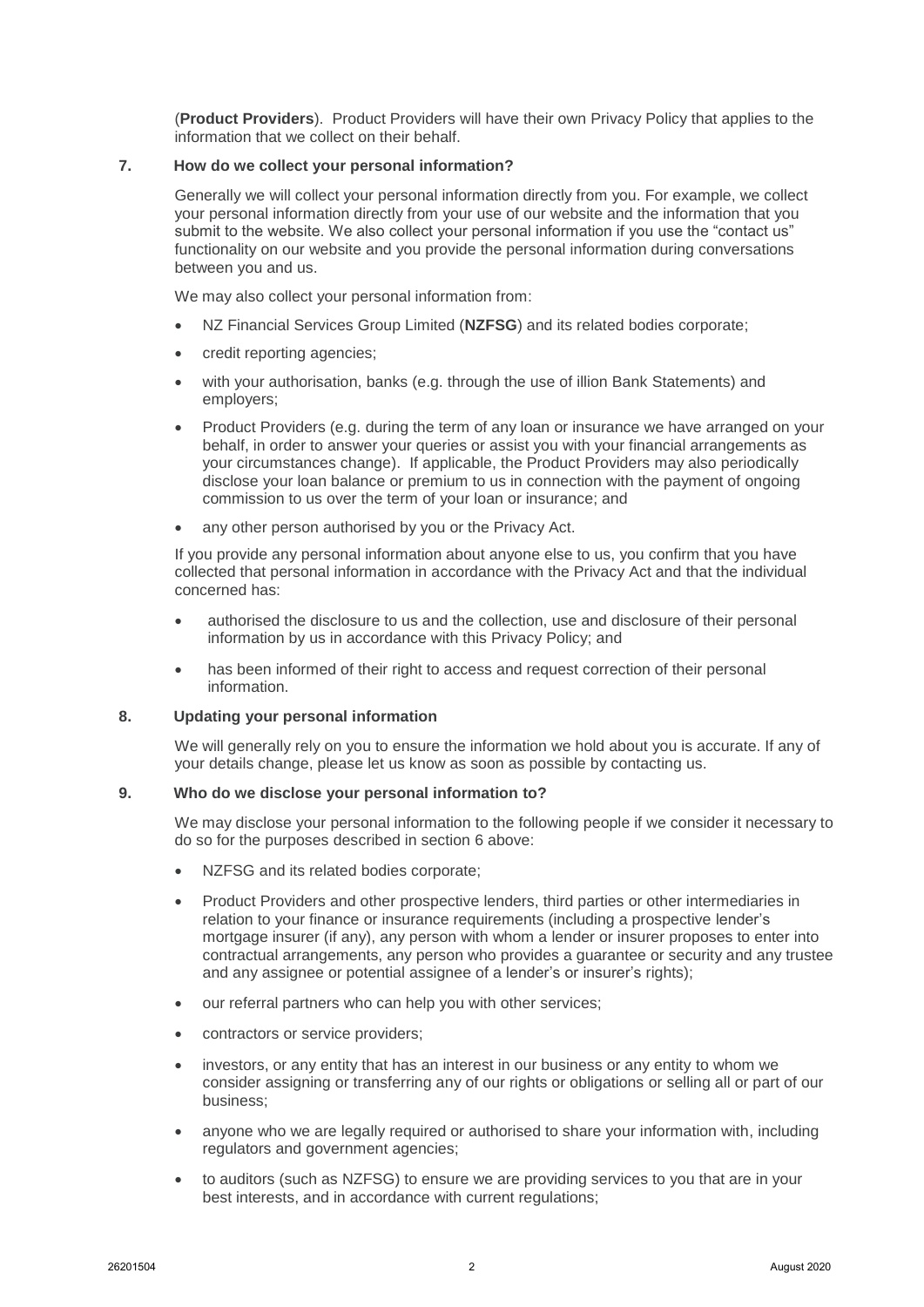- your employer and referees, as well as credit reporting and identity verification agencies; and
- any other person or entity authorised by you or the Privacy Act.

You acknowledge and agree that credit reporting agencies may hold your credit information (including default information) on their systems and use such information to provide their credit reporting services, which may include providing your credit information (including default information) to their customers.

Prior to disclosing any of your personal information to another person or organisation, we will take all reasonable steps to satisfy ourselves that the person or organisation has a commitment to protecting your personal information at least equal to our commitment.

## **10. Do we disclose your personal information to anyone outside New Zealand?**

We may use cloud storage to store the personal information we hold about you. The cloud storage and the IT servers may be located outside New Zealand.

We may also disclose personal information to NZFSG and its related bodies corporate, and third party suppliers and service providers located overseas for some of the purposes listed above.

#### **11. Our Website**

## *Cookies and IP addresses*

When you access our website, we may send a "cookie" (which is a small summary file containing a unique ID number) to your computer. This enables us to recognise your computer each time you visit our website. We also use cookies to measure traffic patterns, to determine which areas of our website have been visited, to measure transaction patterns, to analyse trends, administer the website, track users' movements and gather broad demographic information. We use this to research our users' habits so that we can improve our website and our service offering. Our cookies may record information such as your Internet Protocol (IP) address (that is, the electronic addresses of computers connected to the internet), your device and browser type, operating system, the pages or features of our site to which you have browsed and the time spent on those pages or features, the frequency with which the site is used by you, the search terms that you have used, the links on our site that a you have clicked on or used, and other usage statistics.

While our cookies do not collect personal information, if you submit your name and email address as part of your usage, then we will link that personal information with the cookies information that we have previously collected from you.

If you do not wish to receive cookies, you can set your browser so that your computer does not accept them.

#### *Security*

As our website is linked to the internet, and the internet is inherently insecure, we cannot provide any assurance regarding the security of transmission of information you communicate to us online. We also cannot guarantee that the information you supply will not be intercepted while being transmitted over the internet. Accordingly, any personal information or other information which you transmit to us online is transmitted at your own risk.

#### *Links and third party advertisements*

Our website may contain links to other websites operated by third parties. Our website may also display advertisements, which are hosted by third parties.

We make no representations or warranties in relation to the privacy practices of any third party website or advertisement providers and we are not responsible for other privacy policies or the content of any third party website or advertisements. Third party websites are responsible for informing you about their own privacy practices.

Our online advertising network partner may use cookies, web beacons or other web tracking techniques to collect non-personally identifiable information about your activities on the website